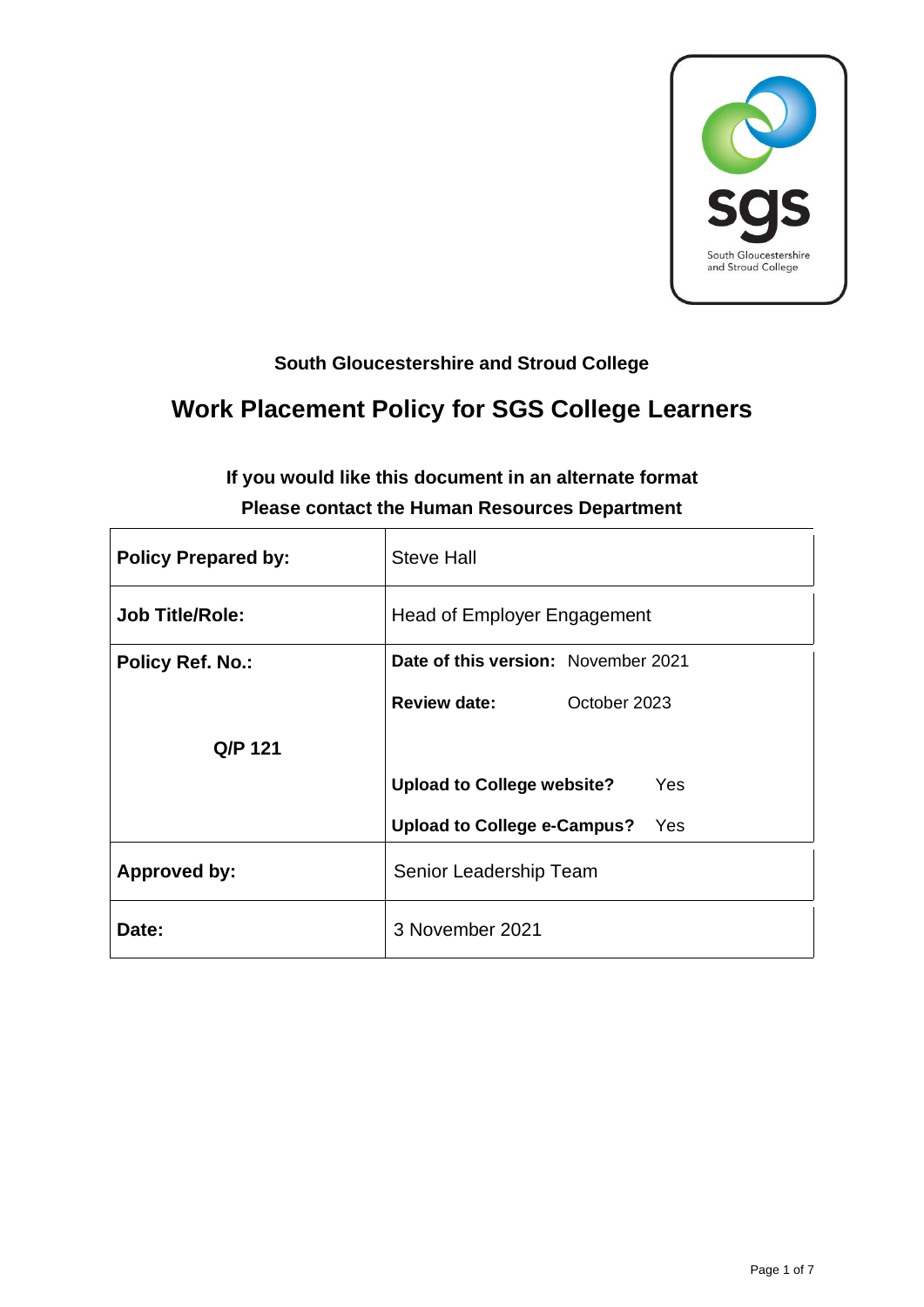### 1. **Introduction**

- 1.1. This policy applies to SGS College full-time learners who are expected to complete work experience/placements and extended industry placements as part of their study programmes.
- 1.2. The purpose of this policy is to clarify the terms and definition of work placements, to confirm the support available to learners and specify the roles of designated SGS staff.
- 1.3. The purpose of work placements is to improve and develop learners' employability skills in a practical way which will enhance their prospects of employability (including apprenticeships) and progressing onto a higher course (including H.E.) Completing the work placement element will also ensure learners achieve their study programme objectives.

#### 2. **Statement**

- 2.1. SGS College is committed to ensuring that learners have the opportunity to undertake meaningful work placements/experience as part of their study programme.
- 2.2. It will be the learner's responsibility to contact employers and the Work Placement team will support them in this process. This will help them develop the skills needed to apply for jobs when leaving college.
- 2.3. The Work Placement team will source placement opportunities and confirm with the employers that learners will be contacting them.
- 2.4. SGS College will undertake all reasonable steps to ensure the safety and well-being of learners undertaking work placements/experience whilst adhering to guidelines specified by Education and Skills Funding Agency.
- 2.5. Study programme delivery plans must be clear on the volume of Work placement/experience hours that contribute to the minimum study programme 540 hours. outside of classroom delivered lessons to avoid double-funding.

#### **Work Placement Definition:**

- 2.6. A work placement is a specified and agreed amount of time that should take place with an external employer. Learning objectives should be agreed between SGS College, learner and employer in order for the learner to develop technical and employability skills.
- 2.7. For level 2 and 3 learners a work placement must be occupationally specific and focused on developing the practical and technical skills required for the profession or trade that the learner is studying for.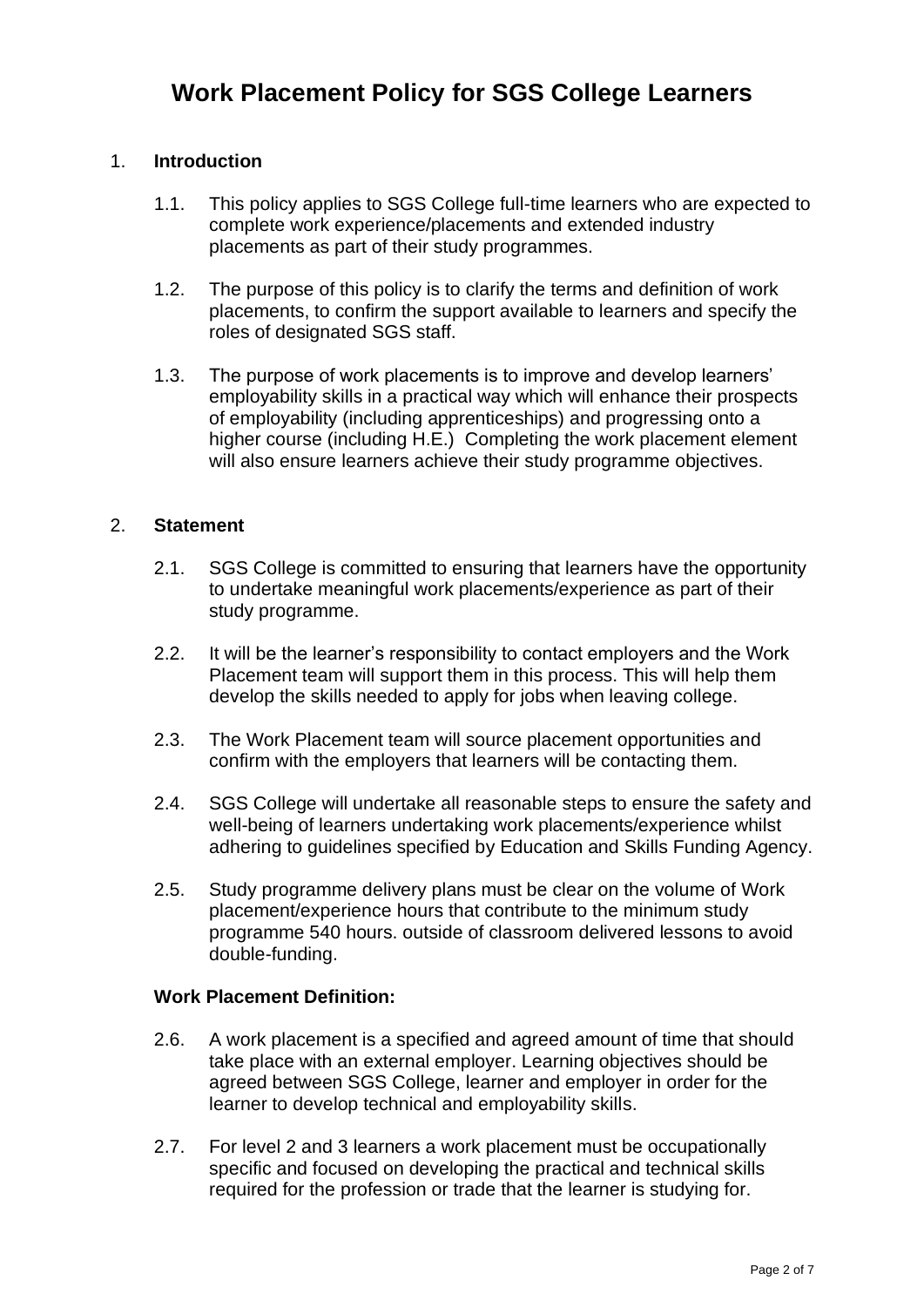- 2.8. Exceptional arrangements for learners either unable to complete a placement, or for whom a placement would not be beneficial will be made on an individual basis by curriculum staff in conjunction with the Work Placement team.
- 2.9. For learners at or below Level 1, a period of time can be arranged with employers where employability skills can be developed. This can be supported by arranging employer visits/guest speakers related to course of study.
- 2.10. Learners with paid employment should not use this as their work placement unless it is related to their course of study and agreed with the Work Placement team. Specific learning outcomes will need to be arranged and agreed with the employer.
- 2.11. An employer is able to pay a learner for work placement hours completed should they wish to.
- 2.12. Placement hours should be completed between normal working hours; however with agreement of the Work Placement team, hours can be completed during evenings, weekends and holiday periods. Learners cannot work between the hours of 22.00-0700.
- 2.13. Where an external placement is not possible, learners may source virtual opportunities as agreed by the Work Placement team. Learners will be expected to engage/communicate with employers using technical/virtual means which will need evidencing.

#### 3. **Objectives**

- 3.1. To ensure that curriculum teams work closely with the Work Placement team in order to confirm placement hours, dates and procedures well in advance of work placements commencing.
- 3.2. To ensure all SGS College full-time learners are aware that work placements/experience are an integral part of all study programmes.
- 3.3. To ensure learners are supported by the Work Placement team in finding relevant and meaningful work placements.
- 3.4. To ensure learners are monitored during any work placement activity and assessment is recorded using appropriate means.
- 3.5. To ensure employer premises are safe and supportive in line with SGS College Work Based Learning Policy.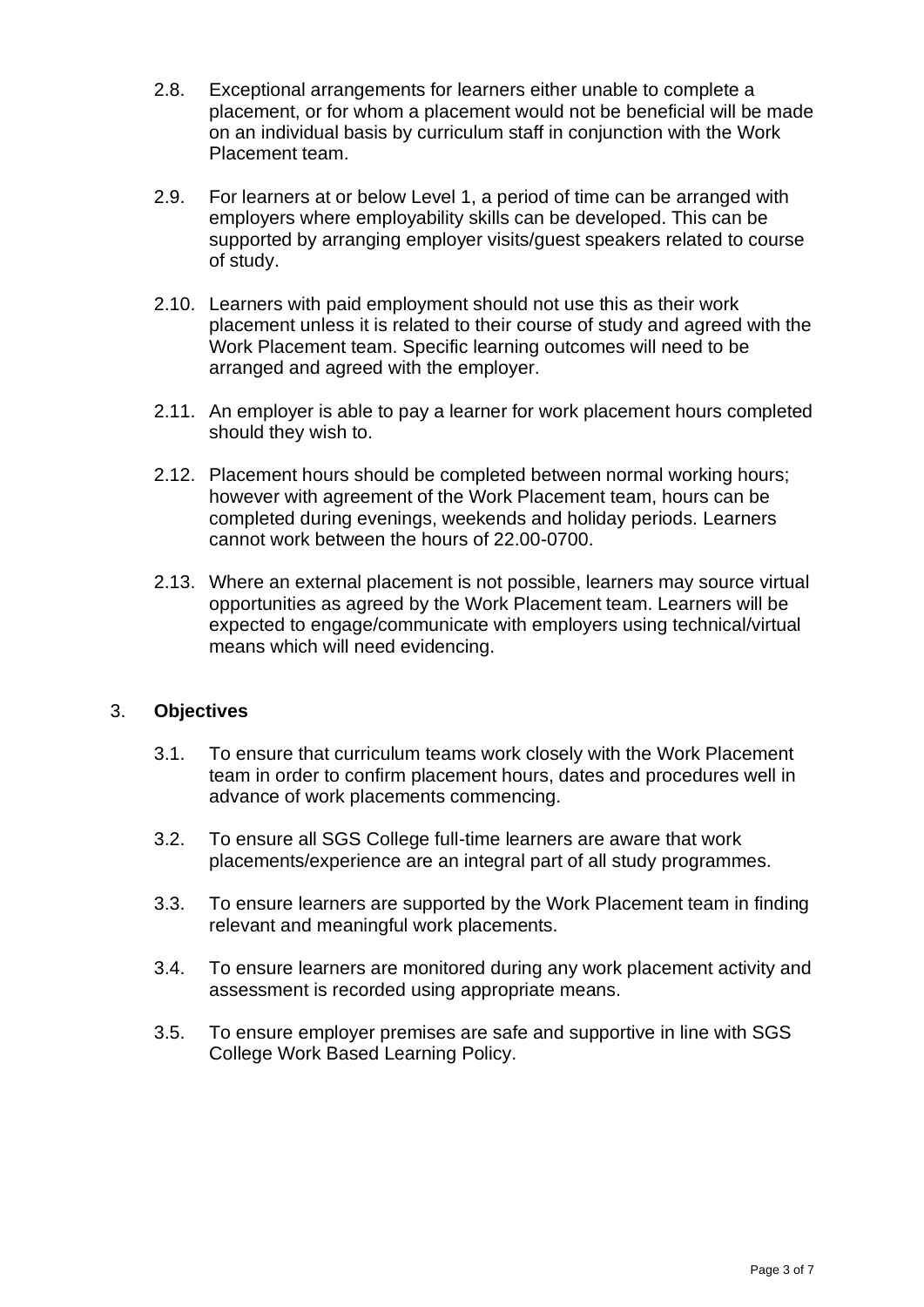#### 4. **Implementation**

#### **Work Placement Promotion:**

- 4.1. The college will be committed to promoting work placements/experience in the SGS College full-time prospectus, on the SGS College website, and by SGS staff at Open Events, Taster Days, IAG and school events.
- 4.2. Study programme handbooks will include details of the work placement/experience element in the programme.
- 4.3. Work Placement Coaches are to be invited by curriculum staff to talk to learners during induction period to promote benefits of work placements and how to engage with employers.

#### **Work Placement Planning:**

- 4.4. Curriculum teams will discuss placement plans with the Work Placement team at least 12 weeks before placements are due to commence. This will include planning specific dates, placement hours required and the learning aims/objectives of placements.
- 4.5. Work Placement Coaches to arrange 1:1 sessions with learners to discuss career aspirations and give details of most appropriate employers to contact.
- 4.6. Work Placement Coaches will complete a H&S audit of all new employers to check learners will undertake work in a safe and supportive environment. Learners will not be able to start working until authorisation has been given.
- 4.7. The Work Placement team will send employers placement documentation including Placement Agreement, Safeguarding/Prevent information and Learning Aims before placement commences.

#### **Work Placement Monitoring:**

- 4.8. The Work Placement Coach will ensure that learners receive a H&S induction and are supervised whilst on placement.
- 4.9. Wherever possible learners will be visited on placement by a Work Placement Coach. If this is not feasible then the employer will be contacted by phone call or email to check progress of learner.
- 4.10. The Work Placement Coach will also ensure learners on long-term placements are given opportunities to discuss their placement progress on college premises.
- 4.11. Learners will be expected to discuss any placement/safeguarding concerns with the Work Placement team before a decision is made regarding ending the placement.
- 4.12. Placement progress and employer details will be recorded using Pro-Monitor.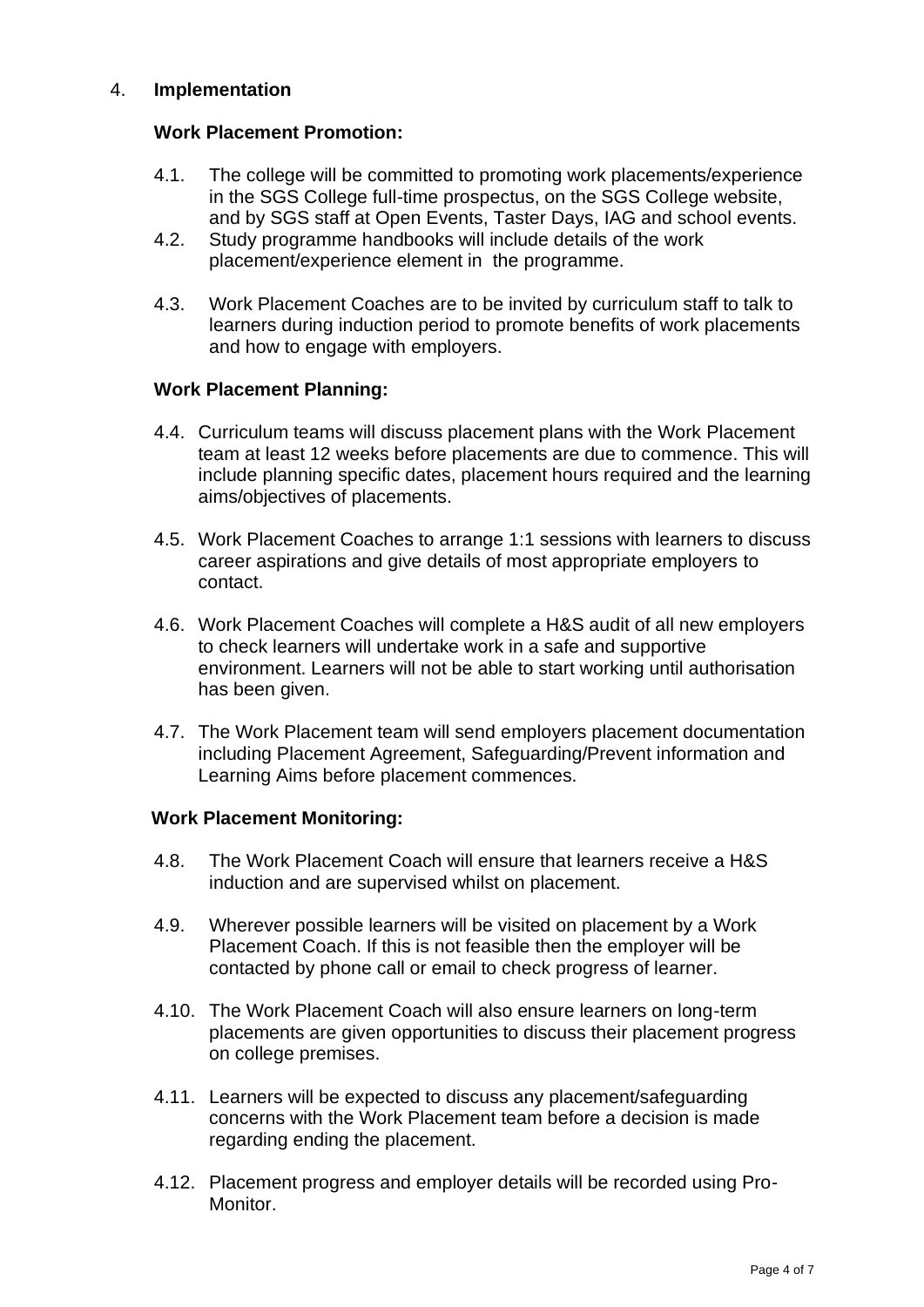- 4.13. Learners will be expected to complete either a digital or paper-based Work Placement Log.
- 4.14. The Work Placement team will give feedback to curriculum staff regarding learner placement performance.

#### **Work Placement Evaluation:**

- 4.15. Employers will be expected to give feedback on learner placement performance. This feedback will be discussed between learner, Work Placement Coach and the Curriculum tutor; so that learning can be adapted back in the classroom to support areas of development.
- 4.16. Learners and employers will receive evaluation forms to complete regarding the support given by the Work Placement team. Questions relating to work placements will be included in Student End of Year survey. Information will inform SAR process and continual improvement of service.

#### 5. **Responsibilities**

#### **The Work Placement Team will ensure:**

- 5.1. There is standardisation in placement planning cross-college.
- 5.2. All learners have access to work placement support/advice and guidance.
- 5.3. Learners complete their placements in safe and supportive environments.
- 5.4. They continually look to source new placement opportunities for learners to contact.
- 5.5. Employers are visited or contacted to discuss learner placement progress.
- 5.6. Learners have access to correct PPE or have a DBS check before placements commence.
- 5.7. Learners are given help with approaching employers e.g. support with application form filling or mock-interviews.
- 5.8. Curriculum staff are kept informed of learner placement progress.
- 5.9. They deal with any employer complaints in a timely and efficient manner as mentioned in the Placement Agreement given to all employers and in accordance with the SGS Complaints Procedure.

#### **Curriculum staff will ensure:**

5.10. They promote work placements/experience with learners.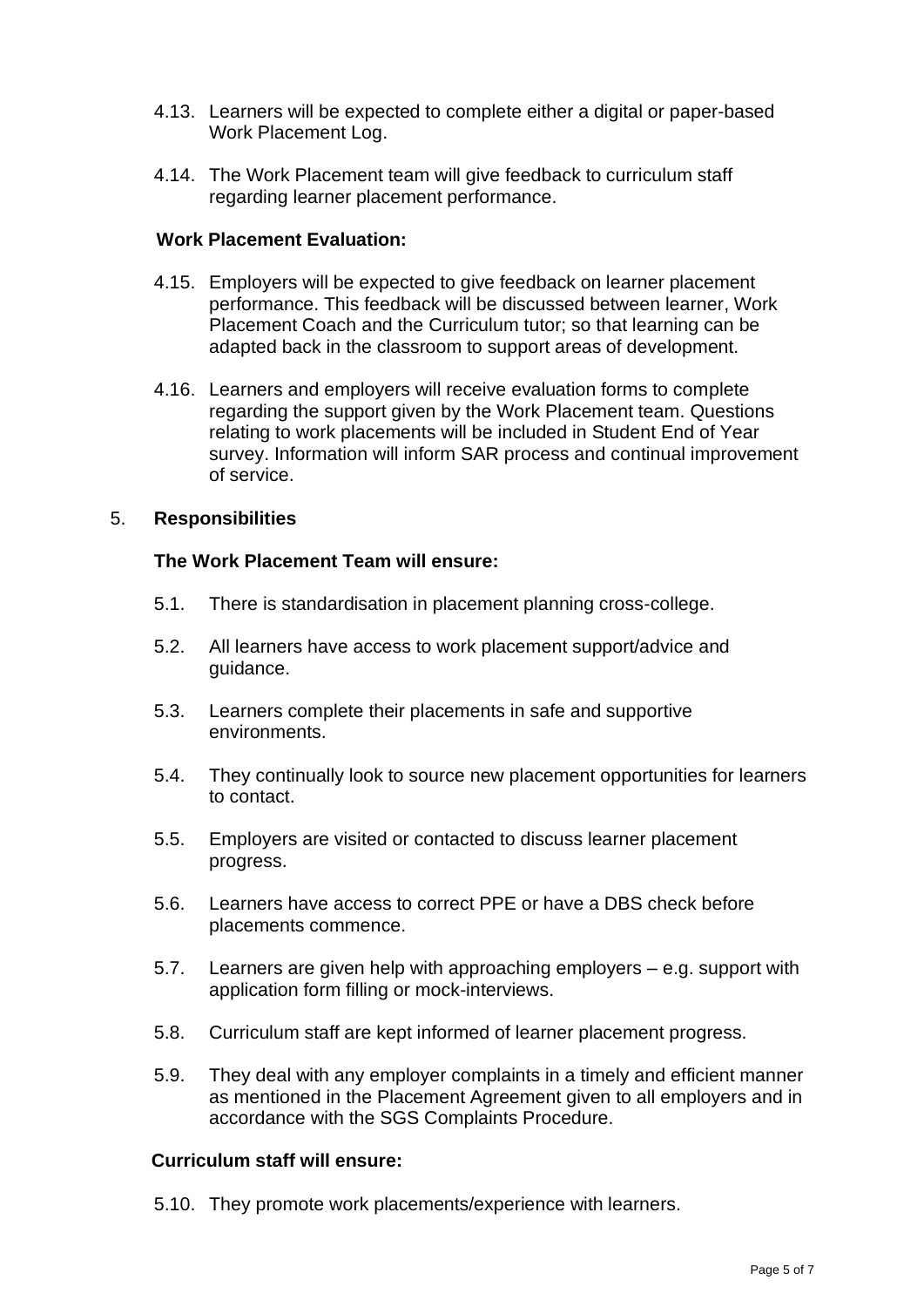- 5.11. They work closely with the Work Placement team to inform them of any learner withdrawals, learner concerns, exam dates, trips etc.
- 5.12. They arrange a time for the Work Placement team to present to their learners.
- 5.13. They ask learners to talk to the Work Placement team regarding any placement concerns.
- 5.14. They pass on any employer leads to the Work Placement team.

#### 6. **International Placements**

6.1. International placements will be arranged in accordance with the SGS College Trips Policy and all risk assessments relating to the placements will need to be signed off at Assistant Principal level.

#### 7. **Related Guidance, Policies, Procedures, Support**

- 7.1. Work Based Learning Policy
- 7.2. Safeguarding Policy
- 7.3. DBS Policy
- 7.4. Trips Policy